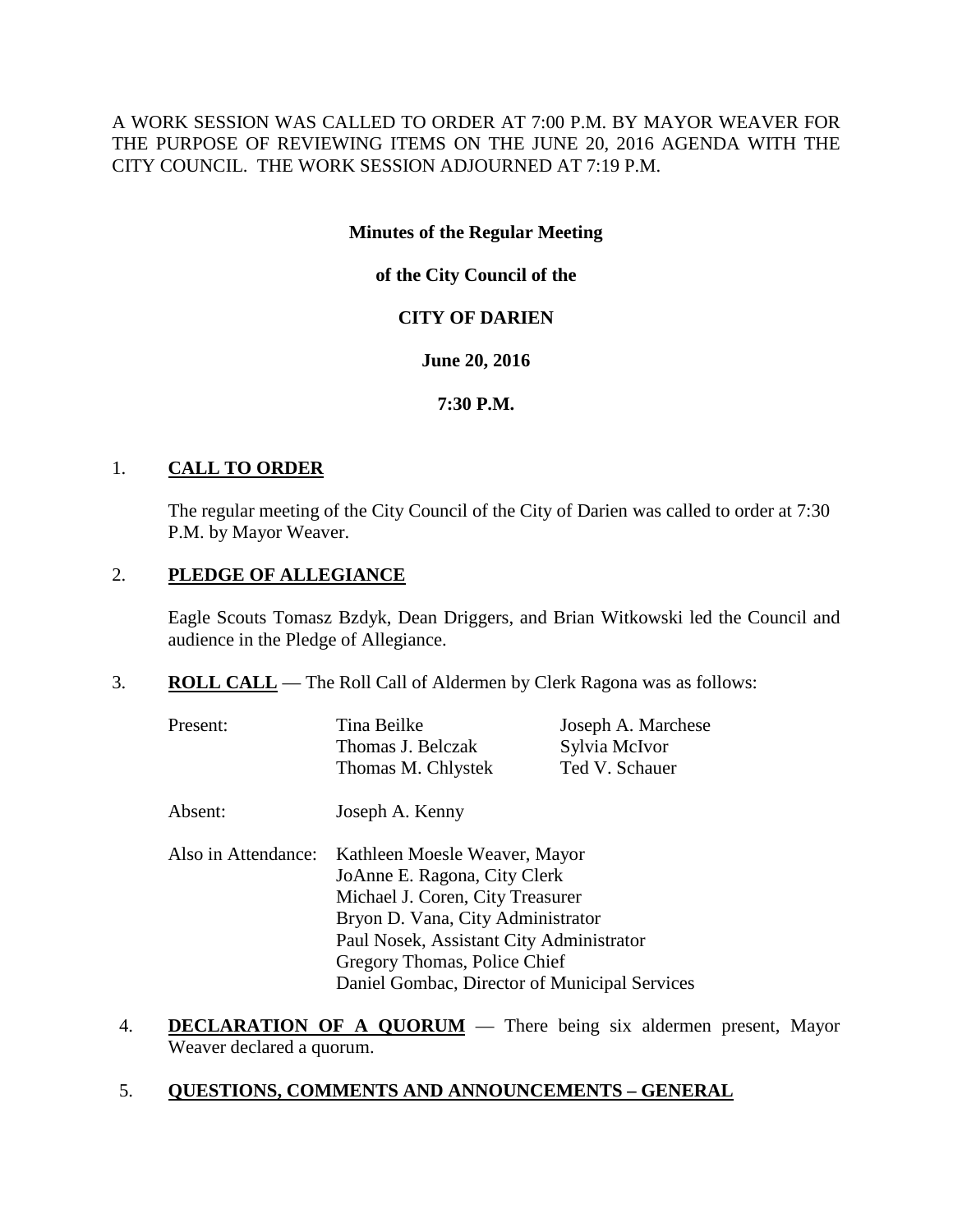There were none.

#### 6. **APPROVAL OF MINUTES –** June 6, 2016 City Council Meeting

It was moved by Alderman Marchese and seconded by Alderman Beilke to approve the minutes of the City Council Meeting of June 6, 2016.

| Roll Call: | Ayes:   | Beilke, Belczak, Chlystek, Marchese, McIvor,<br>Schauer         |
|------------|---------|-----------------------------------------------------------------|
|            | Nays:   | None                                                            |
|            | Absent: | Kenny                                                           |
|            |         | Results: Ayes 6, Nays 0, Absent 1<br><b>MOTION DULY CARRIED</b> |

# 7. **RECEIVING OF COMMUNICATIONS**

Alderman Chlystek received communication from Farmingdale Terrace Condominium Association thanking Municipal Services for the branch and growth removal.

# 8. **MAYOR'S REPORT**

# **A. EAGLE SCOUT RECOGNITION – TOMASZ BZDYK, DEAN DRIGGERS, CONNOR HAUBENREISER, AND BRIAN WITKOWSKI**

Mayor Weaver highlighted the accomplishments of each Eagle Scout. She presented Tomasz Bzdyk, Dean Driggers, and Brian Witkowski with congratulatory letters and city pins. Mr. Haubenreiser accepted letter and city pin on behalf of his son, Connor.

# **B. CONSIDERATION OF A MOTION TO APPROVE THE APPOINTMENT OF JERRY MCDONALD TO THE POLICE PENSION BOARD**

It was moved by Alderman McIvor and seconded by Alderman Beilke to approve the appointment of Jerry McDonald to the Police Pension Board.

Roll Call: Ayes: Beilke, Belczak, Chlystek, Marchese, McIvor, Schauer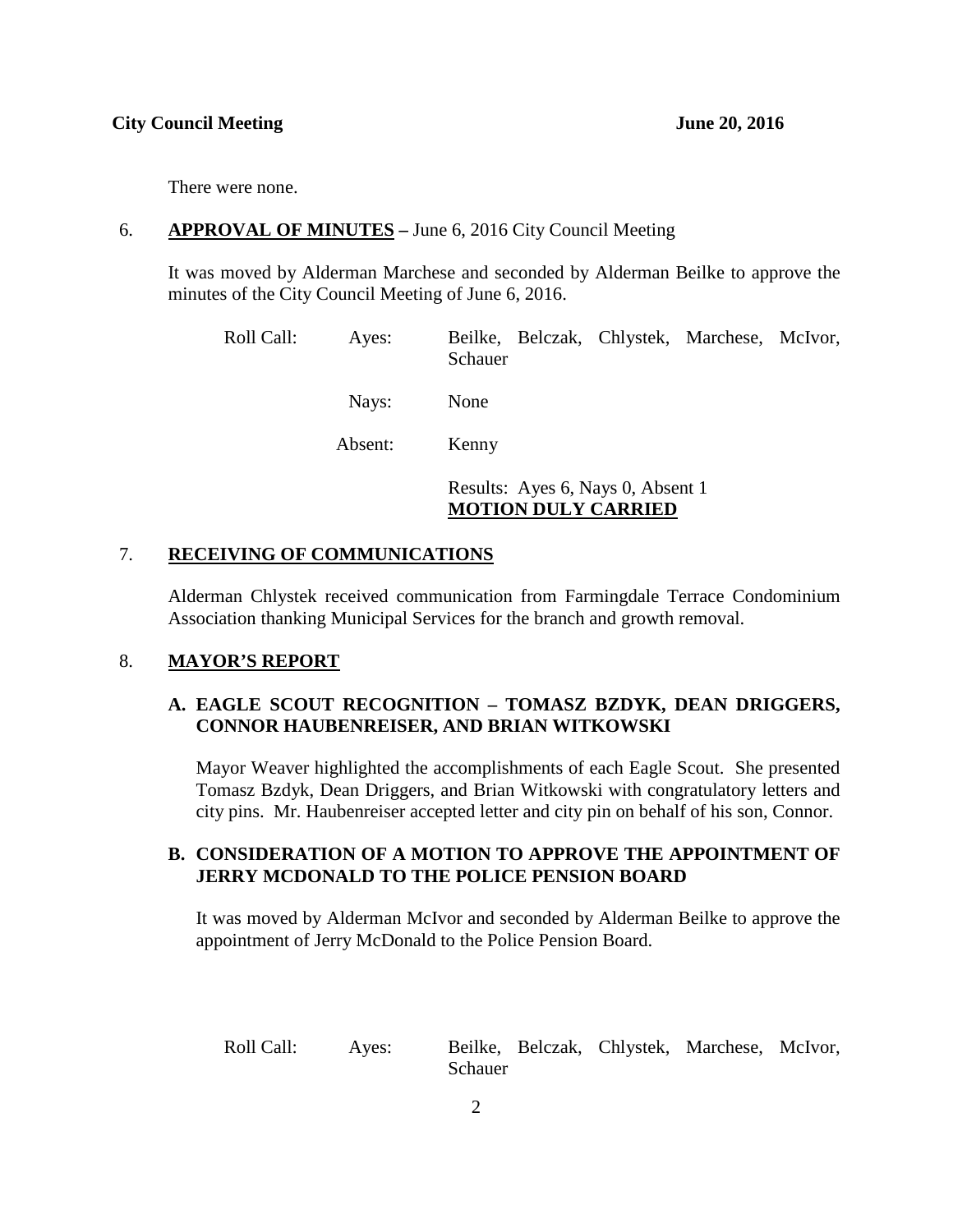Nays: None

Absent: Kenny

Results: Ayes 6, Nays 0, Absent 1 **MOTION DULY CARRIED**

Clerk Ragona administered the Oath of Office to Jerry McDonald.

#### **C. DARIEN CHAMBER OF COMMERCE UPDATE**

Clare Bongiovanni provided the following update:

- Darien Chamber of Commerce (DCC) has a new logo, which incorporates the Clock Tower.
- DCC hired summer intern, Clair Wagner, who will be coordinating and executing the DCC membership crusade with Patty Crooks, Membership Development Coordinator and DCC Board of Directors.
- "Brew & Chew", Darien's first indoor AleFest, was a success. The 2<sup>nd</sup> annual event will be held April 22, 2017 at Chuck's Southern Comforts Café.
- DCC Coffee Connection will be held June 28, 2016 at First American Bank at 8:00 A.M.
- DCC is participating in the Annual Darien Lions Club Parade on July 4, 2016. The parade begins at 9:30 A.M. at the Jewel parking lot and will proceed north on Cass Avenue to  $71<sup>st</sup>$  Street, then will head east to Clarendon Hills Road ending at Hinsdale South High School.
- Darien Chamber Women in Business (DCWB) is hosting a luncheon on July 19, 2016 at Gordon Biersch Brewery. "Designing your Legacy" will be presented by Angie Engstrom, author, professional keynote speaker, organizing coach and entrepreneur. Register online at darienchamber.com.
- DarienFest will be held on September 10, 2016 from  $1 10:30$  P.M. featuring carnival rides, music, food, beverages, DCWB Adirondack chair auction, business expo, pet parade and Darien VFW Post 2838 50/50 raffle. The carnival will run September 9 –11, 2016.
- DCWB will celebrate the 3<sup>rd</sup> Annual "Paint the Town Pink" this October. The kick-off event, including the Pink Ribbon Lighting Ceremony, will take place on September 30, 2016 at 6:00 P.M. under the Clock Tower.
- The  $3<sup>rd</sup>$  Annual Dancing with the Chamber Starz will be held on November 12, 2016 at Ashton Place.
- The 16<sup>th</sup> Annual Darien Dash had 465 runners, a record number. DCC thanks the runners, partners, sponsors and all those involved in making the event a success.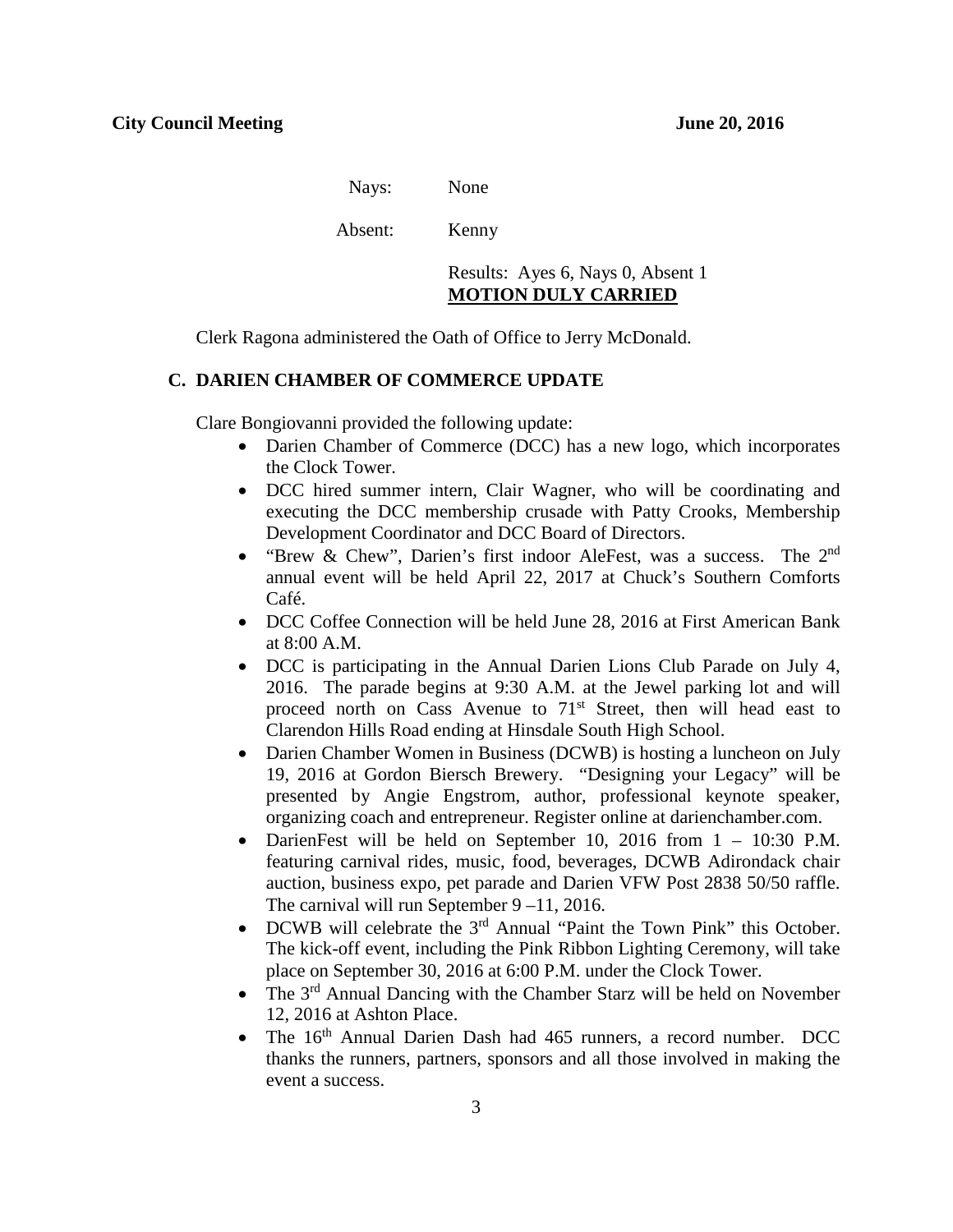#### **City Council Meeting June 20, 2016**

• DCC presented Darien Dash Awards, \$2,000.00 checks, to The Gift of Carl Foundation and Lace School.

Clare Bongiovanni invited Char and Rob Vuillaume, the Gift of Carl Foundation, and Erin Dwyer, Principal at Lace School to each accept an award of \$2,000. Each thanked the DCC and shared how the funds will be utilized.

Clare welcomed and introduced new DCC members:

- Mike Bender from Sprint by Air 1 Wireless in the Darien Point Plaza, who announced their Grand Opening and Ribbon Cutting on June 25, 2016.
- John Bon Chiong from Clean Slate located at 510 Plainfield Road.

# 9. **CITY CLERK'S REPORT**

Clerk Ragona announced that city offices will be closed on July 4, 2016 in observance of Independence Day. She stated that the July 5, 2016 City Council Meeting has been cancelled; the next City Council Meeting will be held on July 18, 2016.

# 10. **CITY ADMINISTRATOR'S REPORT**

There was no report.

# 11. **DEPARTMENT HEAD INFORMATION/QUESTIONS**

# **A. POLICE DEPARTMENT MONTHLY REPORT - MAY 2016**

The May 2016 Police Department Monthly Report is available on the City website. Chief Thomas provided an update on department retirements, terrorism preparedness, and crime report statistics. He commended the DuPage County Sheriff Department on their fast response in stopping and arresting several juveniles over the past weekend who were shooting BB guns.

# **B. MUNICIPAL SERVICES – NO REPORT**

Mayor Weaver inquired about the status of light poles; Director Gombac advised installation is taking place and anticipate an early July illumination.

# 12. **TREASURER'S REPORT**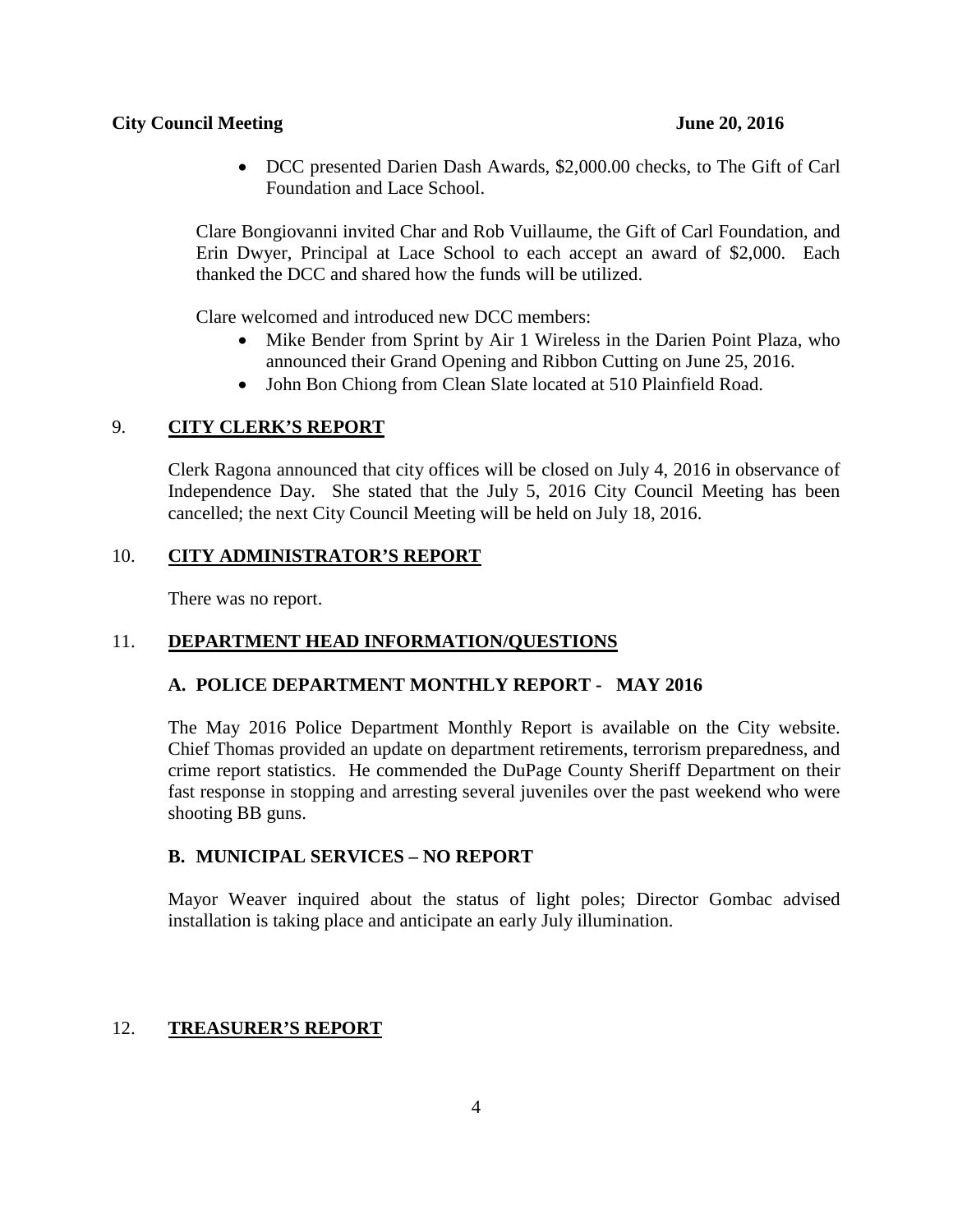#### **A. WARRANT NUMBER 16-17-04**

It was moved by Alderman Belczak and seconded by Alderman Schauer to approve payment of Warrant Number 16-17-04 in the amount of \$949,303.34 from the enumerated funds; and \$278,076.92 from payroll funds for the period ending 06/09/16; for a total to be approved of \$1,227,380.26.

| Roll Call: | Ayes:   | Beilke, Belczak, Chlystek, Marchese, McIvor,<br>Schauer         |
|------------|---------|-----------------------------------------------------------------|
|            | Nays:   | None                                                            |
|            | Absent: | Kenny                                                           |
|            |         | Results: Ayes 6, Nays 0, Absent 1<br><b>MOTION DULY CARRIED</b> |

# 13. **STANDING COMMITTEE REPORTS**

**Administrative/Finance Committee** – Chairman Schauer advised the July 5, 2016 meeting of the Administrative/Finance Committee had been cancelled; the next meeting is scheduled for August 1, 2016 at 6:00 P.M.

**Municipal Services Committee** – Chairman Marchese announced the minutes of the May 23, 2016 meeting were approved and submitted to the Clerk's Office. He advised the next meeting of the Municipal Services Committee is scheduled for July 25, 2016 at 6:30 P.M.

**Police Committee** – Chairman McIvor announced the minutes of the May 16, 2016 meeting were approved and submitted to the Clerk's Office. She advised the next meeting of the Police Committee is scheduled for July 18, 2016 at 6:00 P.M. in the Police Department Training Room.

# 14. **QUESTIONS AND COMMENTS – AGENDA RELATED**

Michigan Meezny, 402 71<sup>st</sup> Street, inquired if the concrete benches for the Clock Tower were in the City budget; Mayor Weaver advised all benches were donated.

Alderman Beilke provided the background regarding the donated products for the Clock Tower (New Business Item E). Director Gombac provided an update on plaques that will be displayed for the donations.

# 15. **OLD BUSINESS**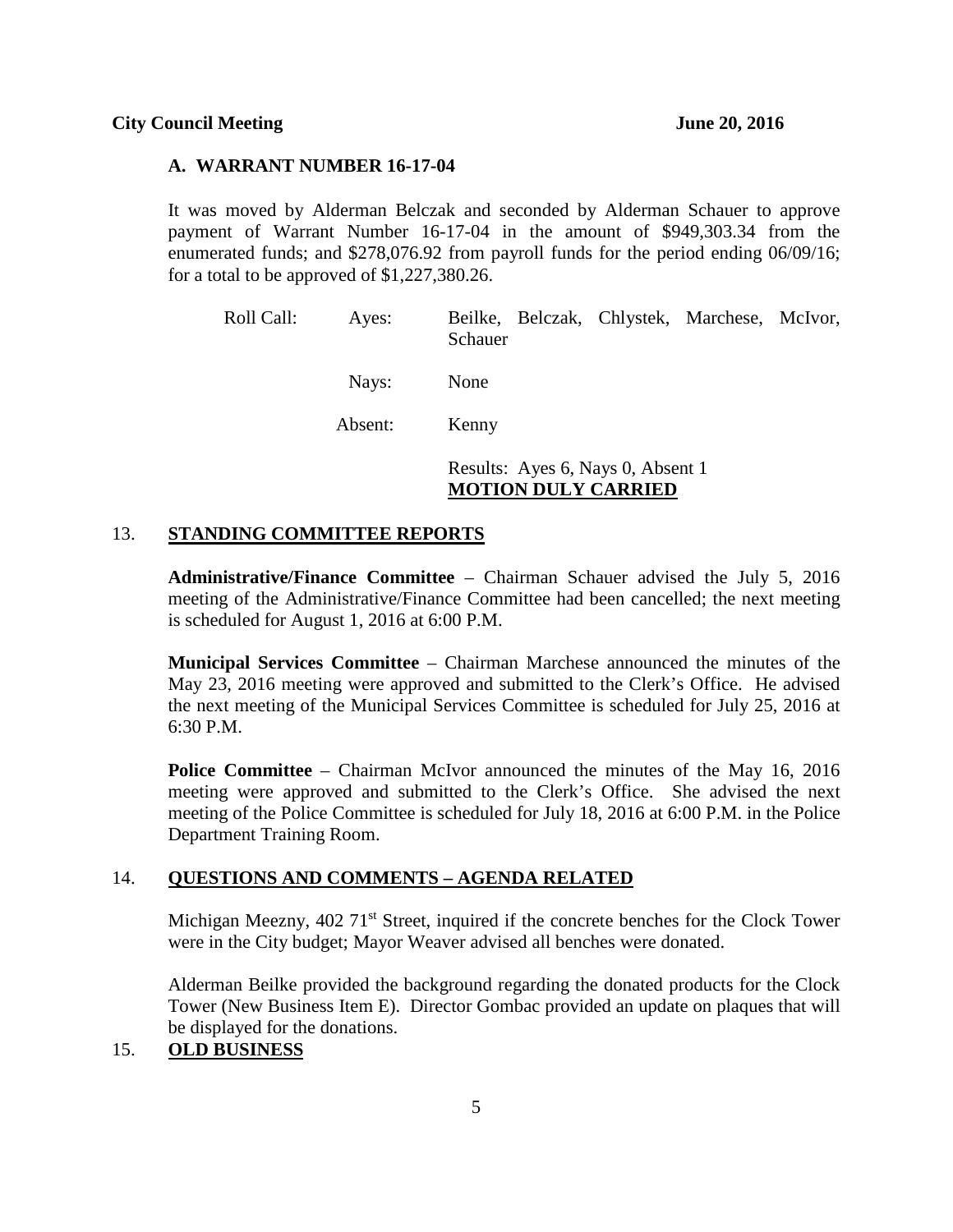#### **City Council Meeting June 20, 2016**

There was no Old Business.

#### 16. **CONSENT AGENDA**

It was moved by Alderman Marchese and seconded by Alderman Schauer to approve by Omnibus Vote the following items on the Consent Agenda:

| A. ORDINANCE NO. 0-21-16        |         |         | AN.<br>VARIATION | TO T<br>7722 WARWICK AVENUE) | <b>ORDINANCE APPROVING</b><br><b>THE</b><br>ZONING ORDINANCE (PZC 2016-07:                                                  | <b>DARIEN</b> |
|---------------------------------|---------|---------|------------------|------------------------------|-----------------------------------------------------------------------------------------------------------------------------|---------------|
| <b>B. ORDINANCE NO. 0-22-16</b> |         |         | AN.              | 7417 CASS AVENUE)            | <b>ORDINANCE APPROVING</b><br>FINAL PLAT OF SUBDIVISION AND<br>VARIATIONS TO THE DARIEN<br>ZONING ORDINANCE - (PZC 2016-08: | $\mathbf{A}$  |
| Roll Call:                      | Ayes:   | Schauer |                  |                              | Beilke, Belczak, Chlystek, Marchese, McIvor,                                                                                |               |
|                                 | Nays:   | None    |                  |                              |                                                                                                                             |               |
|                                 | Absent: | Kenny   |                  |                              |                                                                                                                             |               |

Results: Ayes 6, Nays 0, Absent 1 **MOTION DULY CARRIED**

#### 17. **NEW BUSINESS**

**A. CONSIDERATION OF A MOTION TO APPROVE A RESOLUTION AUTHORIZING THE MAYOR TO ENTER INTO A WATER MAIN EASEMENT LICENSING AGREEMENT WITH THE DUPAGE COUNTY FOREST PRESERVE DISTRICT ADJACENT TO 7879 LEMONT ROAD WAREHOUSE DEVELOPMENT.**

It was moved by Alderman Marchese and seconded by Alderman Belczak to approve the motion as presented.

| <b>RESOLUTION NO. R-81-16</b> | A RESOLUTION AUTHORIZING THE       |
|-------------------------------|------------------------------------|
|                               | <b>MAYOR TO ENTER INTO A WATER</b> |
|                               | MAIN EASEMENT LICENSING            |
|                               | AGREEMENT WITH THE DUPAGE          |
|                               | FOREST PRESERVE<br><b>COUNTY</b>   |
|                               |                                    |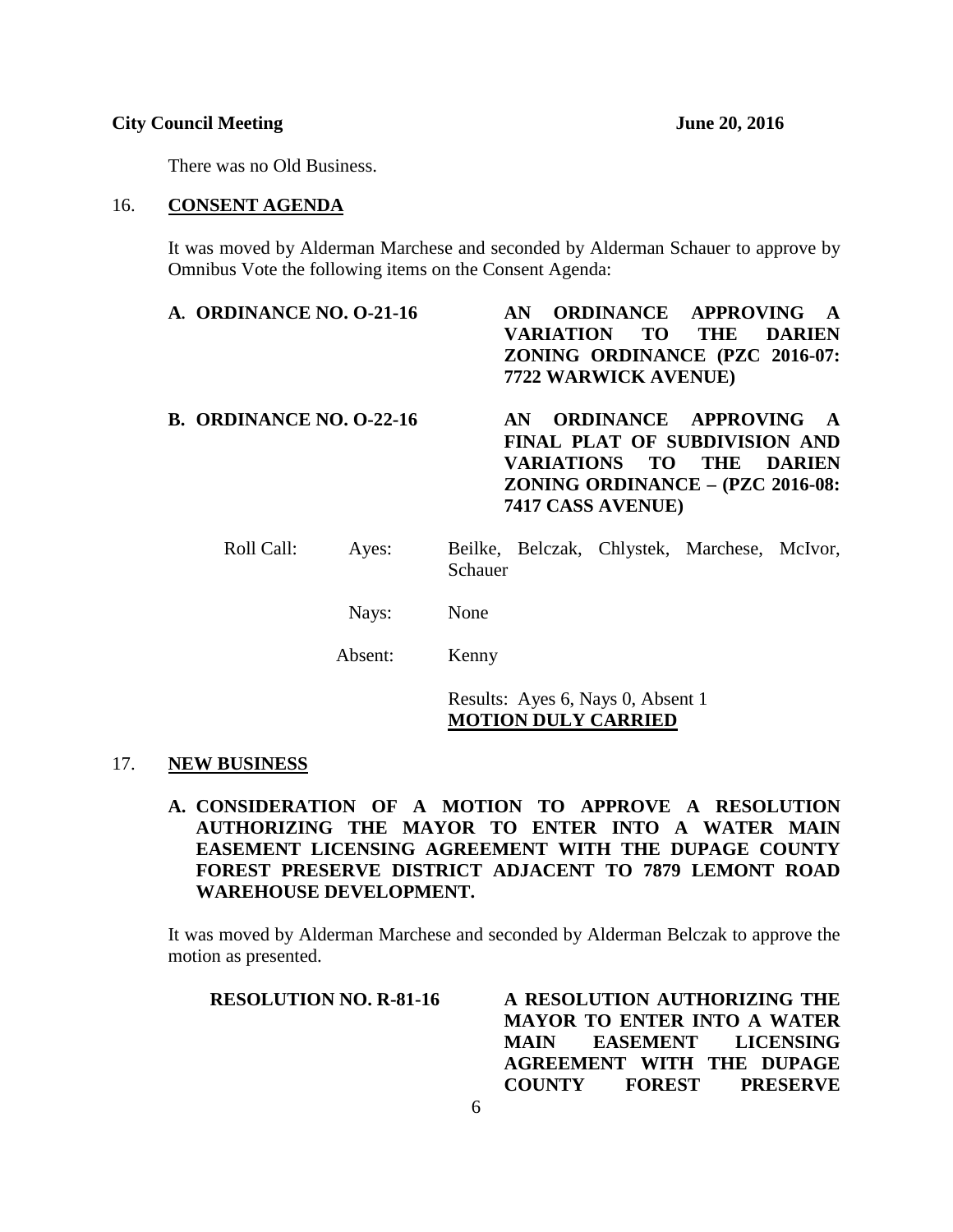# **DISTRICT ADJACENT TO 7879 LEMONT ROAD WAREHOUSE DEVELOPMENT**

Roll Call: Ayes: Beilke, Belczak, Chlystek, Marchese, McIvor, Schauer

Nays: None

Absent: Kenny

Results: Ayes 6, Nays 0, Absent 1 **MOTION DULY CARRIED**

# **B. CONSIDERATION OF A MOTION TO APPROVE A FINAL SITE PLAN APPROVAL FOR 7879 LEMONT ROAD-OFFICE/WAREHOUSE BUILDING**

It was moved by Alderman Belczak and seconded by Alderman Schauer to approve the motion as presented.

| Roll Call: | Ayes:   | Beilke, Belczak, Chlystek, Marchese, McIvor,<br>Schauer         |
|------------|---------|-----------------------------------------------------------------|
|            | Nays:   | None                                                            |
|            | Absent: | Kenny                                                           |
|            |         | Results: Ayes 6, Nays 0, Absent 1<br><b>MOTION DULY CARRIED</b> |

**C. CONSIDERATION OF A MOTION TO APPROVE A RESOLUTION AUTHORIZING A PRIVATE PROPERTY – DEVELOPMENT STORM WATER MANAGEMENT ASSISTANCE PROJECT FOR PORTSMOUTH CONDOMINIUM ASSOCIATION – 8325 PORTSMOUTH TO FRONTAGE ROAD WITH GROUNDSKEEPER LANDSCAPE CARE IN AN AMOUNT NOT TO EXCEED \$21,400**

It was moved by Alderman Belczak and seconded by Alderman Beilke to approve the motion as presented.

Alderman McIvor commented that she opposes City funding private property improvements.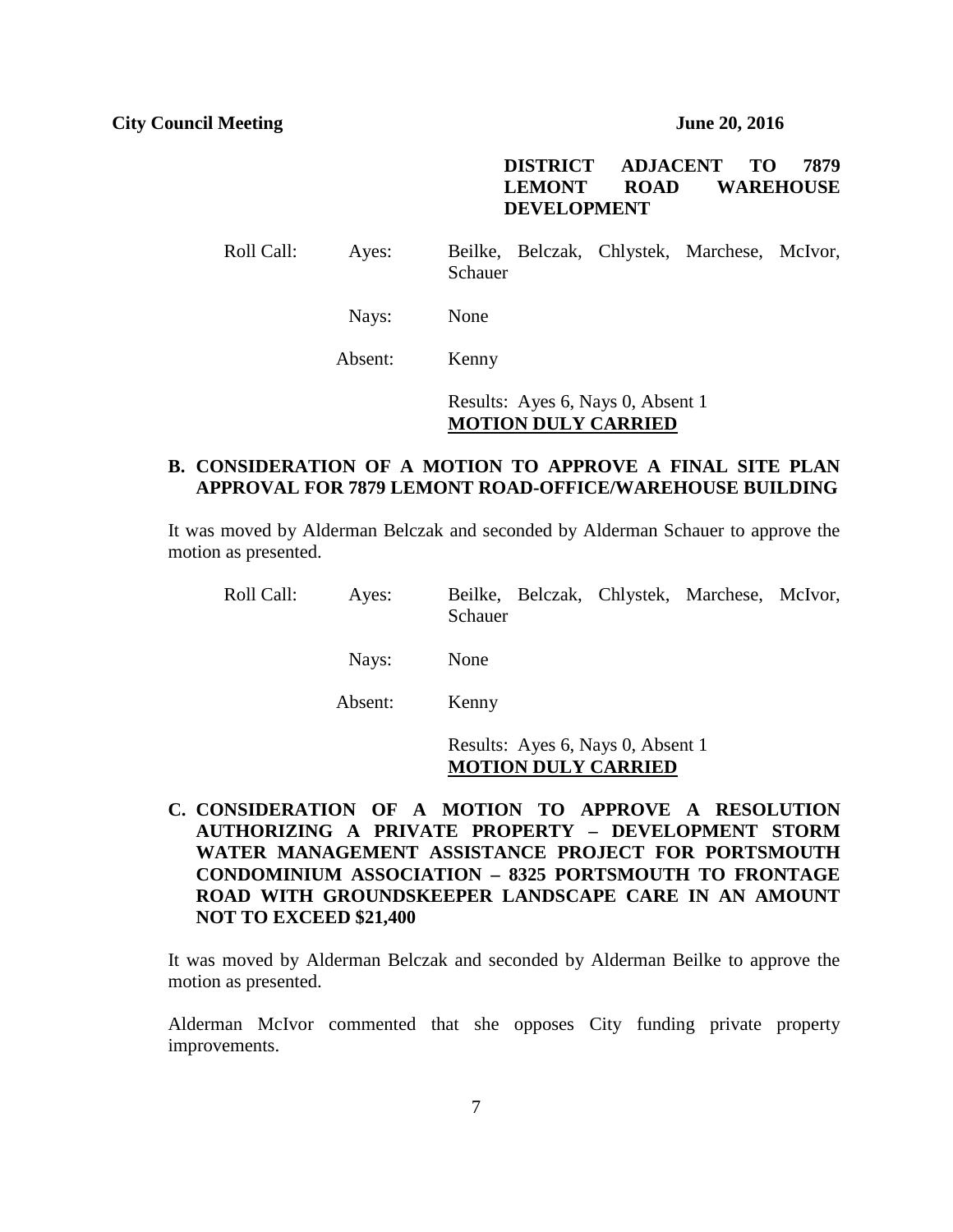**RESOLUTION NO. R-82-16 A RESOLUTION AUTHORIZING A PRIVATE PROPERTY – DEVELOPMENT STORM WATER MANAGEMENT ASSISTANCE PROJECT FOR PORTSMOUTH CONDOMINIUM ASSOCIATION – 8325 PORTSMOUTH TO FRONTAGE ROAD WITH GROUNDSKEEPER LANDSCAPE CARE IN AN AMOUNT NOT TO EXCEED \$21,400**

Roll Call: Ayes: Beilke, Belczak, Chlystek, Marchese, Schauer

Nays: McIvor

Absent: Kenny

Results: Ayes 5, Nays 1, Absent 1 **MOTION DULY CARRIED**

# **D. CONSIDERATION OF A MOTION TO APPROVE A RESOLUTION AUTHORIZING THE MAYOR TO ACCEPT A PROPOSAL FROM MIDWEST COMMERCIAL PAINTING FOR THE PAINTING OF THE INTERIOR AND EXTERIOR OF THE OLD LACE SCHOOL IN AN AMOUNT NOT TO EXCEED \$8,885**

It was moved by Alderman Marchese and seconded by Alderman Schauer to approve the motion as presented.

Mayor Weaver inquired when the project was scheduled to begin; Director Gombac advised the project would start in approximately three weeks.

| <b>RESOLUTION NO. R-83-16</b> | A RESOLUTION AUTHORIZING THE        |
|-------------------------------|-------------------------------------|
|                               | MAYOR TO ACCEPT A PROPOSAL          |
|                               | FROM MIDWEST COMMERCIAL             |
|                               | PAINTING FOR THE PAINTING OF        |
|                               | THE INTERIOR AND EXTERIOR OF        |
|                               | THE OLD LACE SCHOOL IN AN           |
|                               | <b>AMOUNT NOT TO EXCEED \$8,885</b> |
|                               |                                     |

Roll Call: Ayes: Beilke, Belczak, Chlystek, Marchese, McIvor, Schauer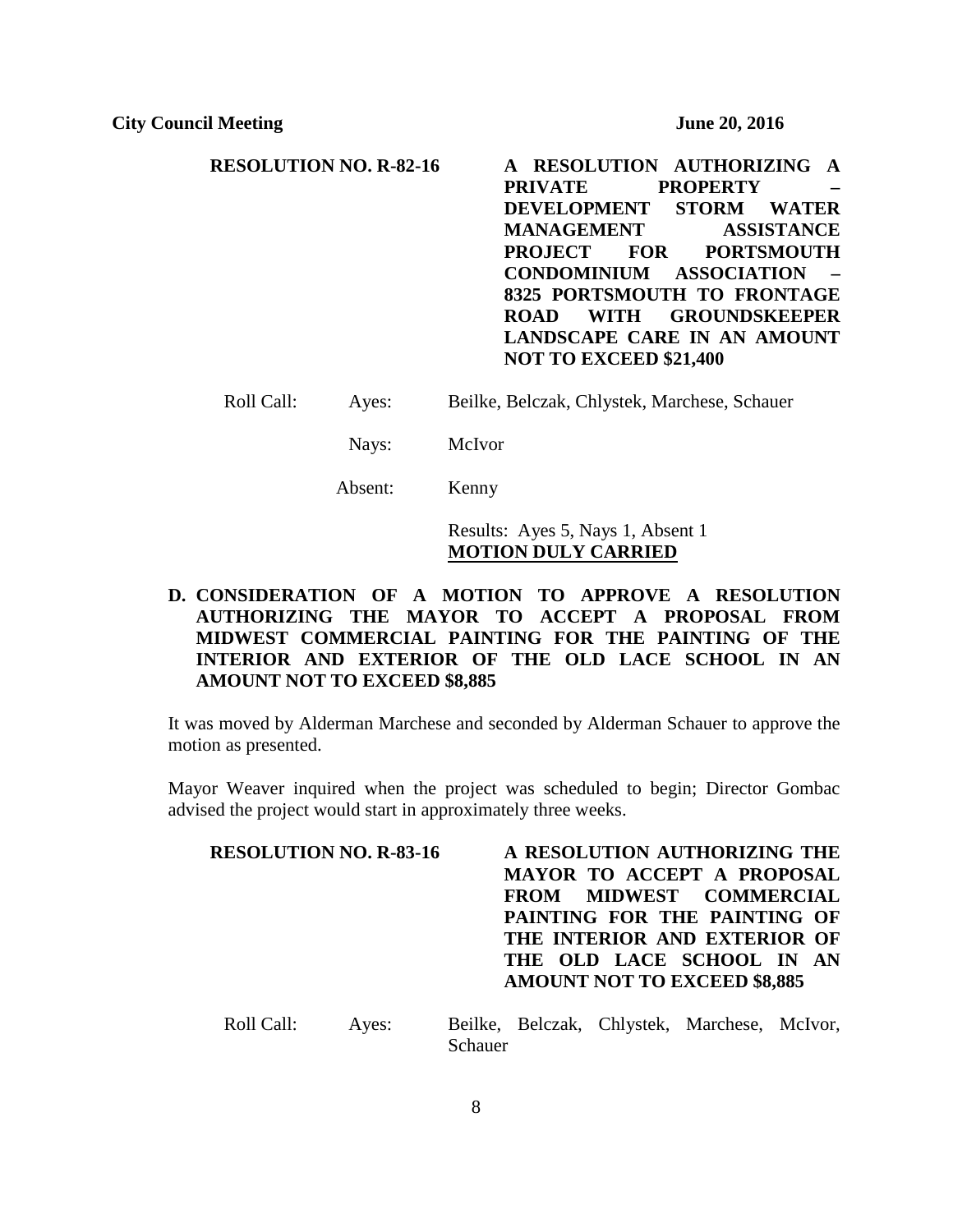Nays: None

Absent: Kenny

Results: Ayes 6, Nays 0, Absent 1 **MOTION DULY CARRIED**

# **E. CONSIDERATION OF A MOTION TO APPROVE A RESOLUTION AUTHORIZING THE MAYOR TO ACCEPT A PROPOSAL FROM BELSON OUTDOOR PRODUCTS FOR THE CLOCK TOWER, LOCATED AT PLAINFIELD ROAD AND CASS AVENUE IN AN AMOUNT NOT TO EXCEED \$8,082.47 FOR THREE CONCRETE BENCHES, TWO CONCRETE BIKE RACKS, AND THREE TRASH CAN RECEPTACLES**

It was moved by Alderman Belczak and seconded by Alderman Beilke to approve the motion as presented.

Mayor Weaver commented that all items are donated; items are not in City budget.

| <b>RESOLUTION NO. R-84-16</b>                        | A RESOLUTION AUTHORIZING THE<br><b>MAYOR TO ACCEPT A PROPOSAL</b><br><b>FROM</b><br><b>BELSON</b><br><b>OUTDOOR</b><br><b>PRODUCTS</b><br><b>FOR</b><br><b>CLOCK</b><br><b>THE</b><br>TOWER, LOCATED AT PLAINFIELD<br>ROAD AND CASS AVENUE IN AN<br><b>AMOUNT NOT TO EXCEED \$8,082.47</b><br>FOR THREE CONCRETE BENCHES,<br>TWO CONCRETE BIKE RACKS, AND<br><b>THREE TRASH CAN RECEPTACLES</b> |
|------------------------------------------------------|-------------------------------------------------------------------------------------------------------------------------------------------------------------------------------------------------------------------------------------------------------------------------------------------------------------------------------------------------------------------------------------------------|
| Roll Call:<br>Ayes:                                  | Beilke, Belczak, Chlystek, Marchese, McIvor,<br>Schauer                                                                                                                                                                                                                                                                                                                                         |
| Nays:                                                | None                                                                                                                                                                                                                                                                                                                                                                                            |
| Absent:                                              | Kenny                                                                                                                                                                                                                                                                                                                                                                                           |
| F. CONSIDERATION OF A MOTION TO APPROVE A RESOLUTION | Results: Ayes 6, Nays 0, Absent 1<br><b>MOTION DULY CARRIED</b>                                                                                                                                                                                                                                                                                                                                 |

# **AUTHORIZING THE MAYOR TO ACCEPT A PROPOSAL FROM**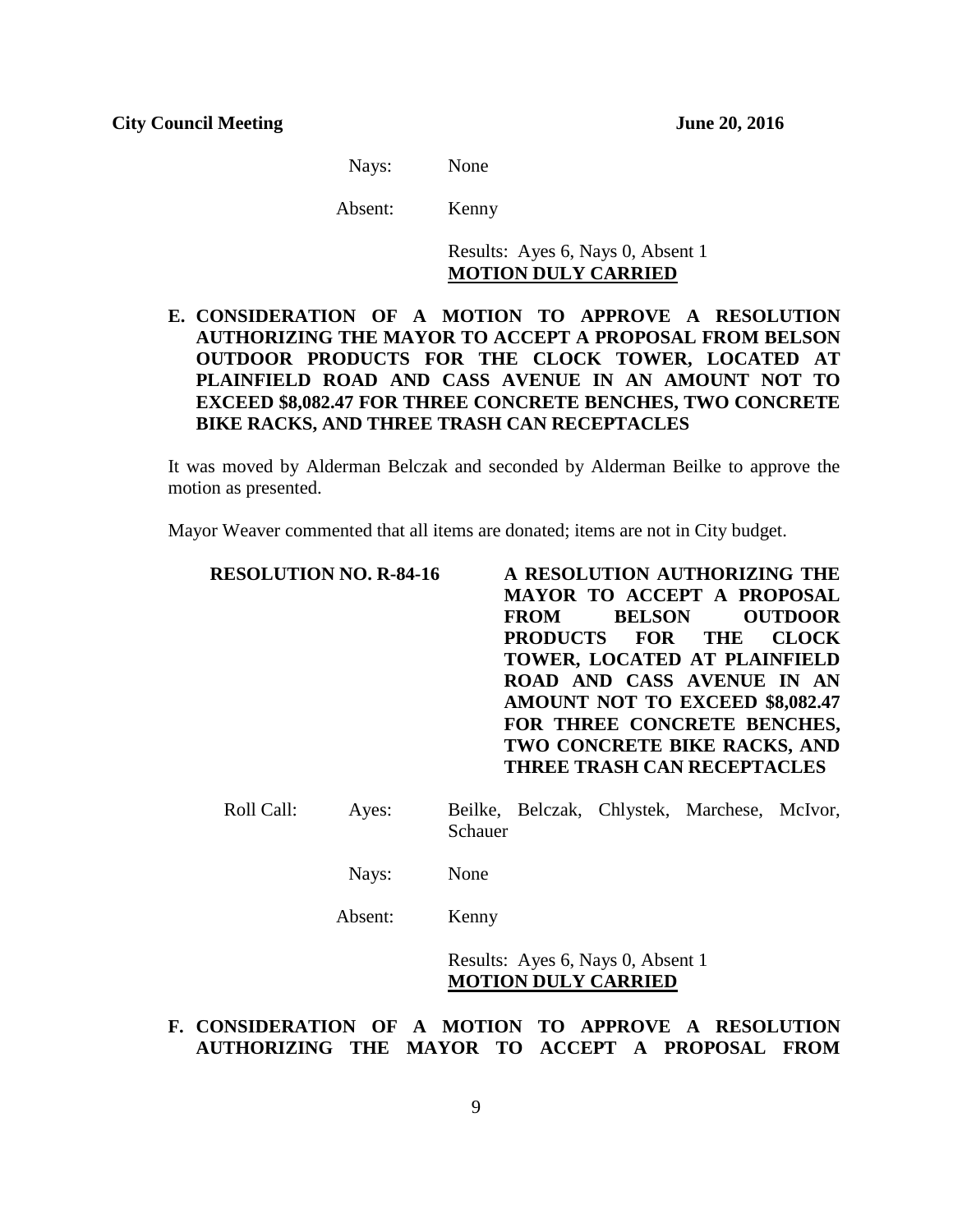#### **ARCHITECTURAL BRONZE AND ALUMINUM CORPORATION FOR THE PLAQUES IN AN AMOUNT NOT TO EXCEED \$1,640**

It was moved by Alderman Marchese and seconded by Alderman Schauer to approve the motion as presented.

# **RESOLUTION NO. R-85-16 A RESOLUTION AUTHORIZING THE MAYOR TO ACCEPT A PROPOSAL FROM ARCHITECTURAL BRONZE AND ALUMINUM CORPORATION FOR THE PLAQUES IN AN AMOUNT NOT TO EXCEED \$1,640**

- Roll Call: Ayes: Beilke, Belczak, Chlystek, Marchese, McIvor, Schauer
	- Nays: None

Absent: Kenny

Results: Ayes 6, Nays 0, Absent 1 **MOTION DULY CARRIED**

# **G. CONSIDERATION OF A MOTION TO AUTHORIZE SEASON COMFORT CORP TO PERFORM THE EMERGENCY REPAIRS TO THE POLICE DEPARTMENT HVAC SYSTEM IN AN AMOUNT NOT TO EXCEED OF \$7,250**

It was moved by Alderman Beilke and seconded by Alderman Schauer to approve the motion as presented.

Administrator Vana explained emergency repairs were required.

Roll Call: Ayes: Beilke, Belczak, Chlystek, Marchese, McIvor, Schauer